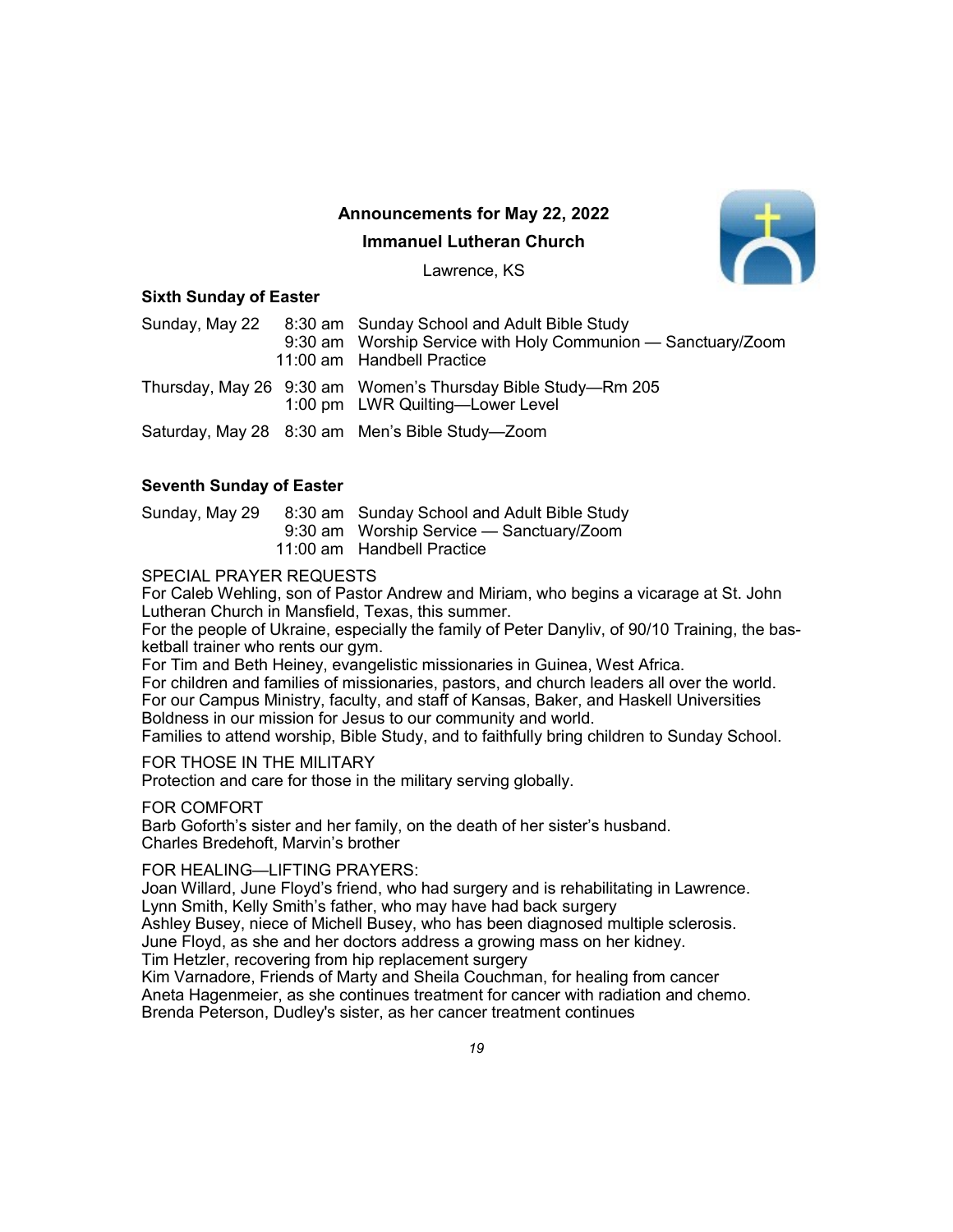Rick Lucas, as he continues chemotherapy treatment Sandy Kronsbein, mother of Sara Deterding, in her battle with breast cancer Delbert, Paul & Saundra Hiller's brother-in-law, in his treatment for brain cancer Brian Kubota

#### — PARISH NEWS —

COMMUNION CARE The Board of Elders has decided to return to Holy Communion being celebrated every Sunday. However, before we can do so we need volunteers to assist with Communion set up. Please sign up in the narthex book for a month to serve. Remember, many hands make light work!

CHANGE IN SUNDAY WORSHIP SCHEDULE FOR SUMMER Beginning June 5, our Sunday morning schedule will change to 9:00 am Worship Service with communion every Sunday, followed by fellowship with snacks in the activity center. Then we will meet at 10:20 am for Sunday School/Bible Study. This summer schedule will be evaluated in the fall to either continue or consider other options. We look forward to you joining us!

**SNACK VOLUNTEERS** With the new summer schedule, we will once again have the opportunity to provide snacks to share in the activity center. If you are interested in providing food for a Sunday, please sign up in the volunteer book in the narthex. Contact Kristel Lewis if you have any questions at 785-865-7222.

PASTOR WEHLING WOULD LIKE TO MEET YOU Individuals, couples, or entire families are invited to meet with Pastor Wehling. These visits will last no longer than an hour. We can meet in Pastor's office, or a different location if you prefer. Please sign up on the bulletin board on the west wall or call the church office on weekdays from 11 – 4:30 to make an appointment. Looking forward to getting to know you!

CONTACT INFORMATION The church office is open Monday through Friday 11 – 4:30. Pastor Wehling can be reached at 785-843-0620 (office) or 620-655-2624 (cell) or revwehling@hotmail.com. Pastor's day off is Monday. In an emergency, call anytime.

HEADED TO THE STATE TOURNAMENT Congrats to our members, Ty Deterding and Joel Thaemert. Ty is going to State in golf. He is a freshman at Eudora High School. Joel is the coach for the Desoto baseball team who won their regional. Good luck and prayers for safe travels and to compete to the best of their abilities!

**DIRECT THRIVENT CHOICE® DOLLARS** Are you a Thrivent member? If so, you may be eligible to direct Thrivent Choice® Dollars to Immanuel Lutheran Church. To find out more, visit thrivent.com/thriventchoice. Thanks!

Thank you to those individuals who have faithfully been bringing the Checkers and HyVee RECEIPTS to Immanuel. The two programs have been discontinued so we no longer need them donated. Thank you again for your past support.

LUTHERAN WORLD RELIEF QUILTERS (Orphan Grain Train Quilters) meet every 2nd and 4th Thursday from  $1 - 2.30$  pm in the lower level. We would love for you to join us. Even if you have never quilted or sewed, we would find something for you to do. If unable to join us, we can set you up with a quilt kit to sew or cut up at home. This year, Kansas LWML is transitioning from LWR to Orphan Grain Train, so our quilts will be donated to Orphan Grain Train from now on. Please see Kristie Rock with any questions.